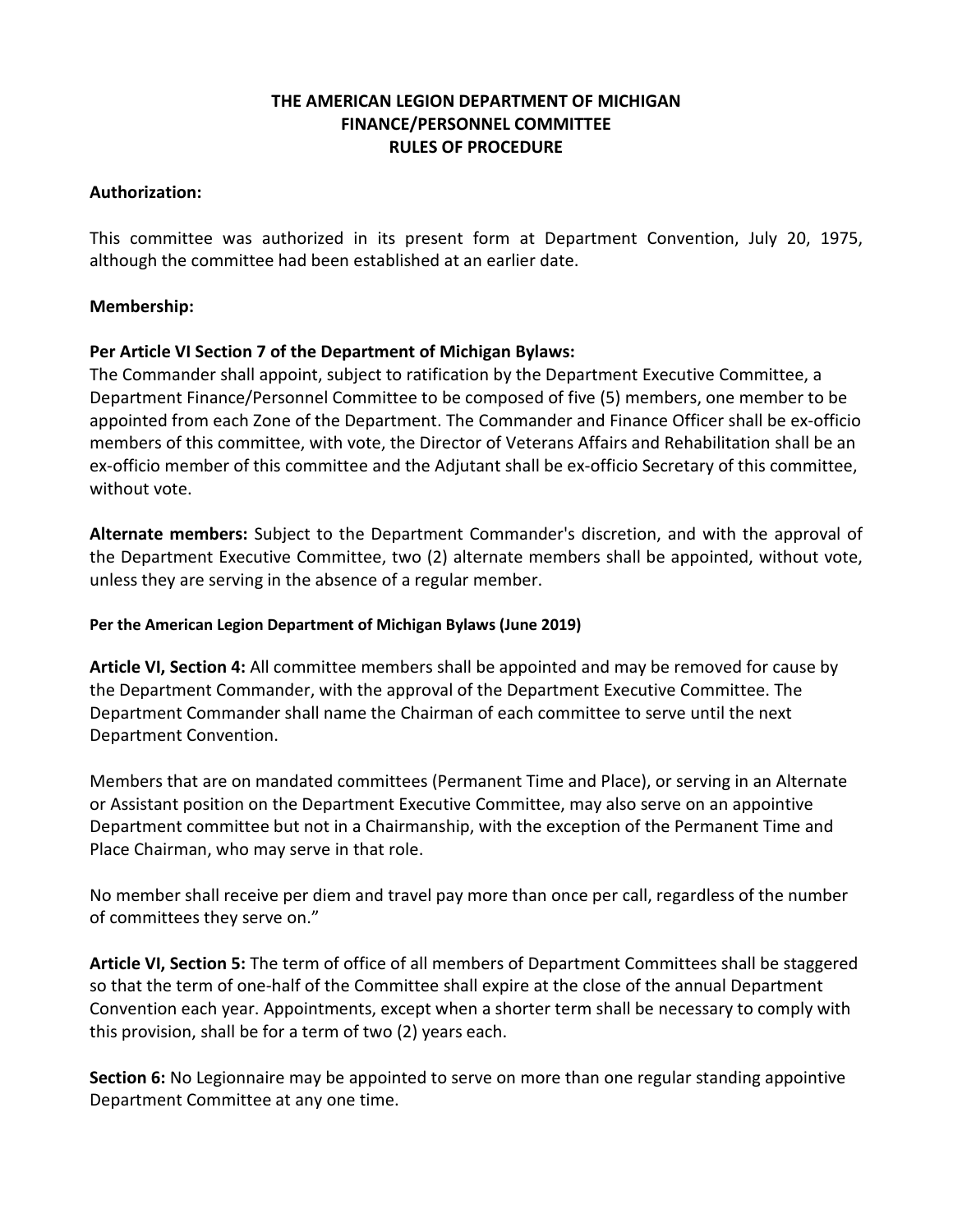"Alternate members will be appointed to serve a one-year term and will be designated as first and second alternate." *(DEC April 20, 1974)* 

At the first meeting of the new term, the Finance/Personnel Committee will elect one of its members to serve as Vice Chairman during that term of office. The Vice Chairman shall assume all duties of the Chairman in that person's absence.

## **Purpose, Per Article VI Section 8-10 of the Department of Michigan Bylaws:**

**Section 8**: All funds received from any source for the Department of Michigan, including any Board or Committee created and or appointed by The American Legion, Department of Michigan, shall be under the possession, control and supervision of the Finance/Personnel Committee. Said Committee shall be charged with the duty of setting up a proper and adequate system of centralized control and procuring audits of such funds.

**Section 9:** The Finance/Personnel Committee shall be charged with the preparation of a yearly budget, the financial policy of the Department, the handling of funds under the budget, and approval of expenditures of all Department funds not budgeted, and preparation and approval of the audit of all books and records of the Department and other additional audits as often, in addition thereto, as it may deem expedient. It shall file a written report including the official audit with the Annual Convention, setting forth in detail the financial recommendations as it considers advisable.

**Section 10:** The Finance/Personnel Committee shall be charged with the duty of fixing the amount of and providing a proper and adequate fidelity and crime insurance for the Department Adjutant, the Department Finance Officer and all other Department officials and employees who handle Department funds; in an insurance company or companies approved by the National Adjutant. The expense of the insurance provided for herein shall be borne by the Department. The Finance/Personnel Committee shall also be responsible for the investing of all trust funds, excepting those funds left in trust for purposes of the authorized subsidiary corporation.

"The Finance/Personnel Committee shall be charged with the duty of reviewing the Department of Michigan membership dues rate on a three (3) year basis and make any recommendations on those necessary changes to maintain the Department financial integrity."

The Finance/Personnel Committee shall be charged with the duty of setting forth the employees rules and regulations for all employees of The American Legion, Department of Michigan. The Department Adjutant shall promulgate such employee rules and make any decisions necessary to further define and carry out the intent of said rules and regulations.

# **Meetings:**

Following the Department Convention, the Department Finance/Personnel Committee may meet to make any adjustments to the budget that may be necessary to comply with the will of the Department Convention. Should these adjustments involve other than the Department budget, the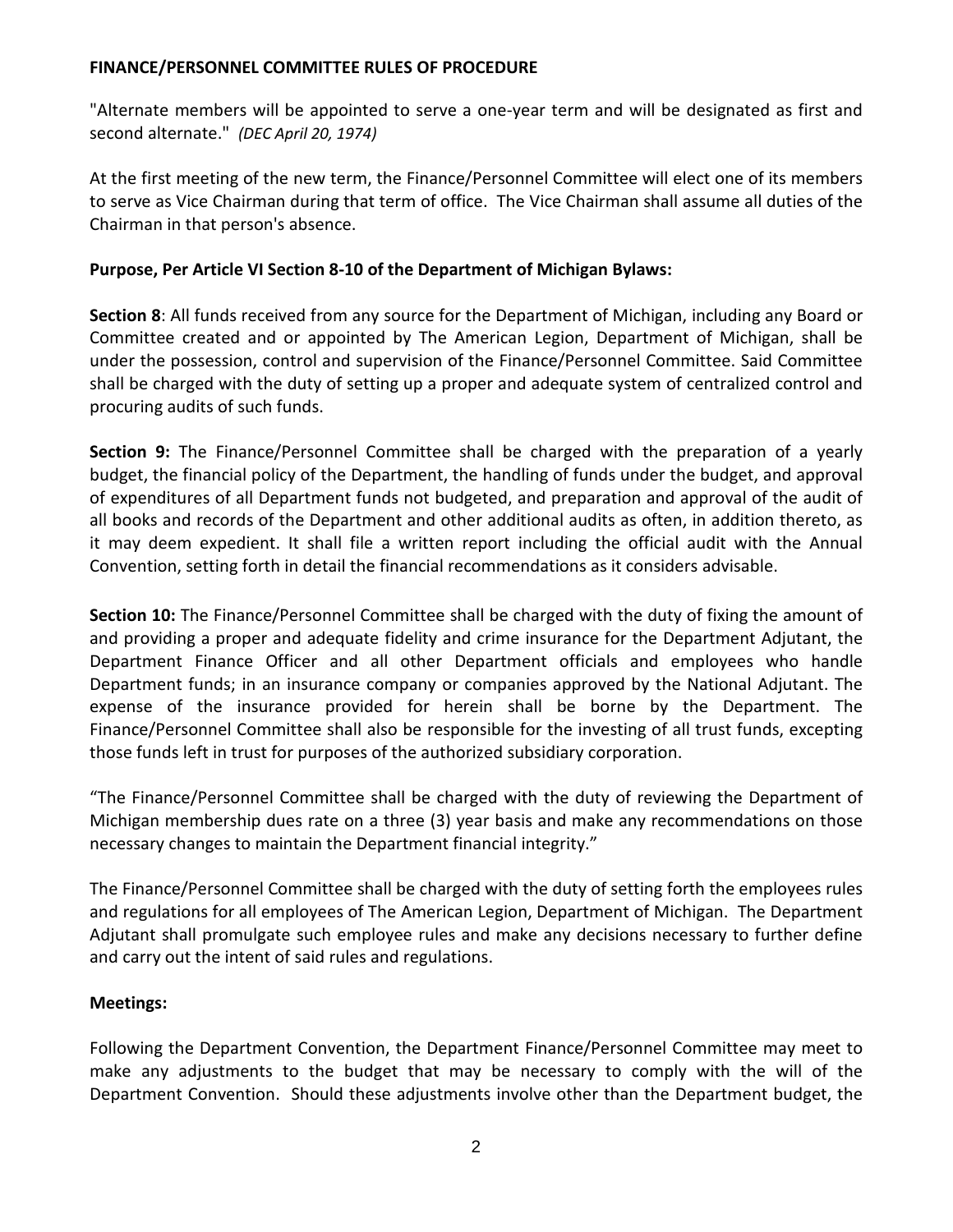Department Finance/Personnel Committee shall be held in joint session with the board, committee or commission having charge of the fund involved.

The organizational meeting of the Department Finance/Personnel Committee shall include the following:

- 1. An explanation of accounting procedures to all new members
- 2. An examination of the balance sheets and comparative budget reports, and such miscellaneous reports as shall come before the meeting
- 3. A review of the list of invested funds
- 4. A check of the fiduciary & crime insurance policy of all bonded employees and officers

5. Supervise the checking over of all insurance policies involving the Department of Michigan, its boards, committees and/or commissions. Such insurance policies and shall be submitted to Department Headquarters for the investigation of the rating of the companies. All such policies of the Department, boards, committees and/or commissions shall be made out in original and duplicates in the possession of the particular board, committee and/or commission governing the activity covered by the respective policies

6. A review and update of the Department Finance/Personnel Committee Permanent Procedure and Employee Rules and Regulations

All agendas shall be prepared by the Chairman or agent.

A meeting shall be held at least 21 (twenty-one) days prior to State Convention and shall involve the preparation and approval of the several budgets for the ensuing year and shall be the primary order of business. *(Amended by DEC on September 30, 1995)*

**(Per the Department Bylaws) Article VIII, Section 2: Expenses -** No Department officer or member of any committee shall be paid or reimbursed from the funds of the Department for any travel or other expense incurred upon Department business, unless a travel order or other suitable order, duly Called by the Department Commander or duly signed by the Department Adjutant, shall accompany the order for payment thereof.

| Member  | Chairman   |
|---------|------------|
| One day | Three days |
| One day | One day    |
| One day | Two days   |
| One day | One day    |
| One day | Three days |
|         |            |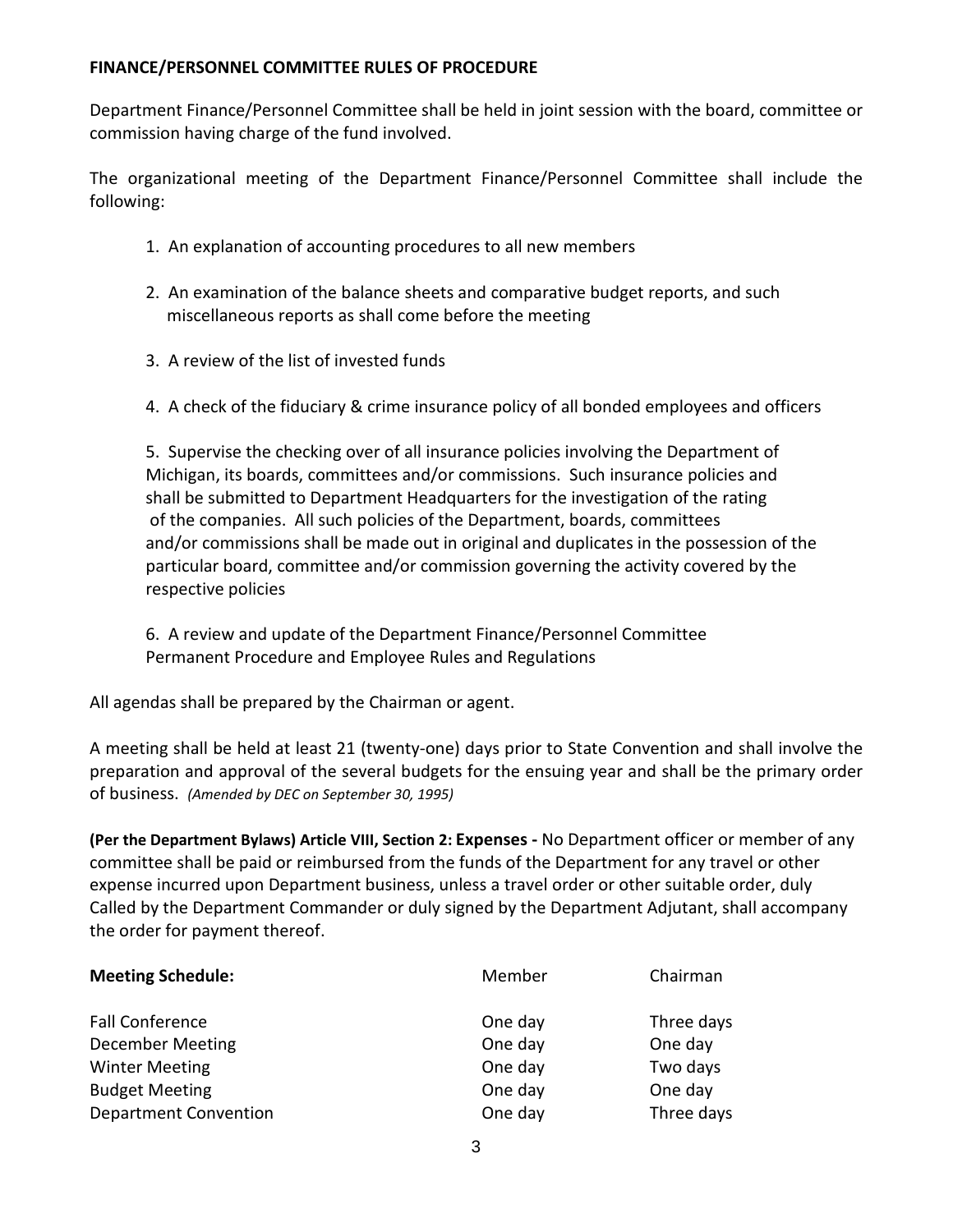## **Special Meetings:**

Necessary special meetings may be held at Department Headquarters, via telephone conference, or internet conference capability (provided all members can hear each member during proceedings), with no mileage nor per diem authorized. Lunch may be provided by committee funds with prior approval of the Department Commander. *(Rev 3.12.17)* 

### **Per diem and/or mileage:**

Per diem and/or mileage, if any, and only upon the authority of the Department Commander, shall be in accordance with current published Department policy, as recommended by the Department Finance/Personnel Committee and approved by the Department Executive Committee.

#### **Minutes:**

Written minutes of each meeting shall be recorded by the Secretary and shall constitute the Chairman's report to the Department Executive Committee or the delegates to the Department Convention and will be included in the next official proceeding of the meeting, conference or convention, thereby being made a permanent record for retention at the Department office. Minutes of any special meetings, adoption of motions or resolutions approved at any time occurring between Department meetings, conferences or convention shall be incorporated into the next official proceedings. Recommendations and/or resolutions must be presented in proper form to the Department Executive Committee or delegates at the Department Convention.

### **Transacting Business:**

The committee may transact business by mail, telephone, e-mail, and other technologies including, but not limited to, Skype, Facetime, conference calls, and webinar/video chat, provided all members see/hear all votes made. If an e-mail vote is implemented, each response must be forwarded to all members of the Committee. If standard mail, the voting shall be considered closed at the end of seven (7) business days provided a majority of members of the committee have returned to the Chairman their votes by that time, or it shall be considered closed at anytime prior thereto and when all the members have returned their votes. Other technical votes include a telephone conference or web conference provided each member can see and/or hear each other members' votes. In the event one-third (1/3) members of the committee objects in writing, the matter shall not be decided and will be considered as the first order of business at the next regular meeting or special meeting and the Chairman shall notify the committee of the action taken. *(Rev 3.12.17, 6.24.18 Res. 18-C-15)* 

### **Chairman:**

The Chairman shall preside at all meetings and, in the event of his absence, the Vice Chairman shall preside.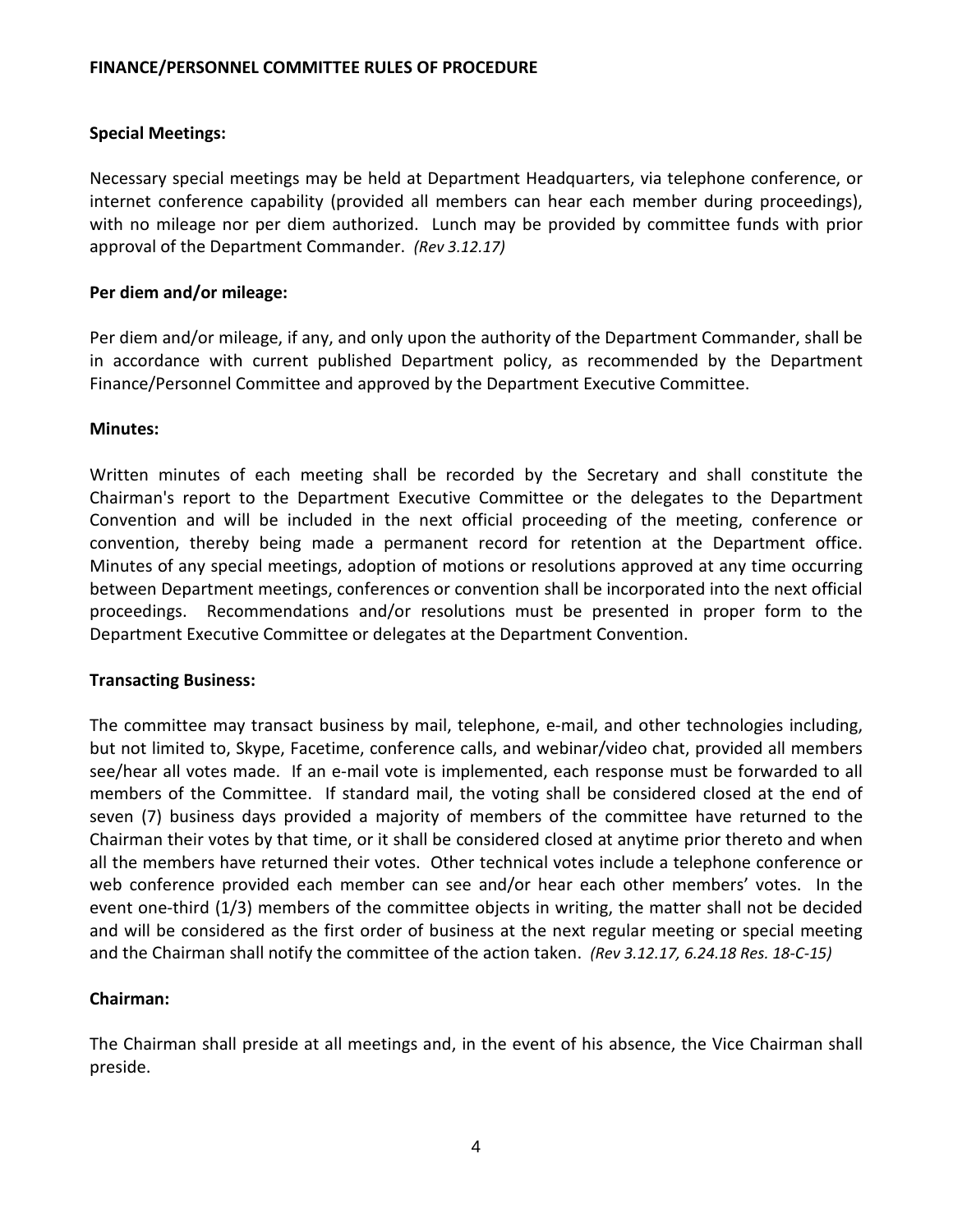The Chairman of the Finance/Personnel Committee shall be the advisor to the Department Commander regarding the finances of the Department.

The Chairman shall keep the Department Finance/Personnel Committee and the Department Executive Committee informed at each of its scheduled meetings as to the income and expenditures of the Department, its boards, committees and/or commissions. He shall advise on such adjustments as shall be found necessary in the distribution of budgeted items, changes in methods of handling funds, all of which must have the final approval of the committee.

The Chairman shall direct the preparation and distribution to the committee of monthly statements and balance sheets, as of the last day of the preceding month, together with a comparative budget statement of the Department funds, Boys State, Publication, Veterans Affairs and Rehabilitation and other special funds. They shall be furnished to all members of the Department Executive Committee and chairmen of all boards, committees and/or commissions at regularly scheduled conventions, conferences and meetings. They will also be available from Department Headquarters upon request.

In the absence of the Commander or Adjutant, the Chairman may approve Department expenditures.

An Annual Report is to be written and submitted to the Editor by May  $1<sup>st</sup>$  of each year.

# **District and Vice Commander's Reserve Fund**

The control of the District and Vice Commander's Reserve Fund shall be in the hands of the Adjutant, Finance Officer or Accountant at the direction of the Chairman of the Finance/Personnel Committee. The District and Vice Commander's Reserve Fund, as determined in amount by action of the preceding annual Department Convention, shall be allocated for the expenses of District Commanders and Vice Commanders, in conformity with convention action. Each District Commander and Vice Commander shall use his/her funds for the following purposes: travel, trophies and awards, membership, education and Americanism, copies, postage and telephone, within his/her respective District or Zone. *(Amended by DEC February 21, 2010)*

# **Formation of Departmental Budget**

The estimated income for the ensuing year shall be calculated on the basis of membership as determined by the previous four year average or to be determined by the Finance/Personnel Committee, and at the prevailing membership fee plus such estimated income that can be projected from the interest on invested and working funds, a grant from the State of Michigan and contributions or rebates from membership fund raising projects. *(Amended by DEC on September 30, 1995; March 11, 2000)*

The appropriation for the operation of the Department of Michigan and its activities shall be based upon the judgment of the committee and the requirements for the various activities, based on recommendations of the various officers and committee chairmen. All boards, committees and/or commissions operating under annual budgets shall submit the same to the Department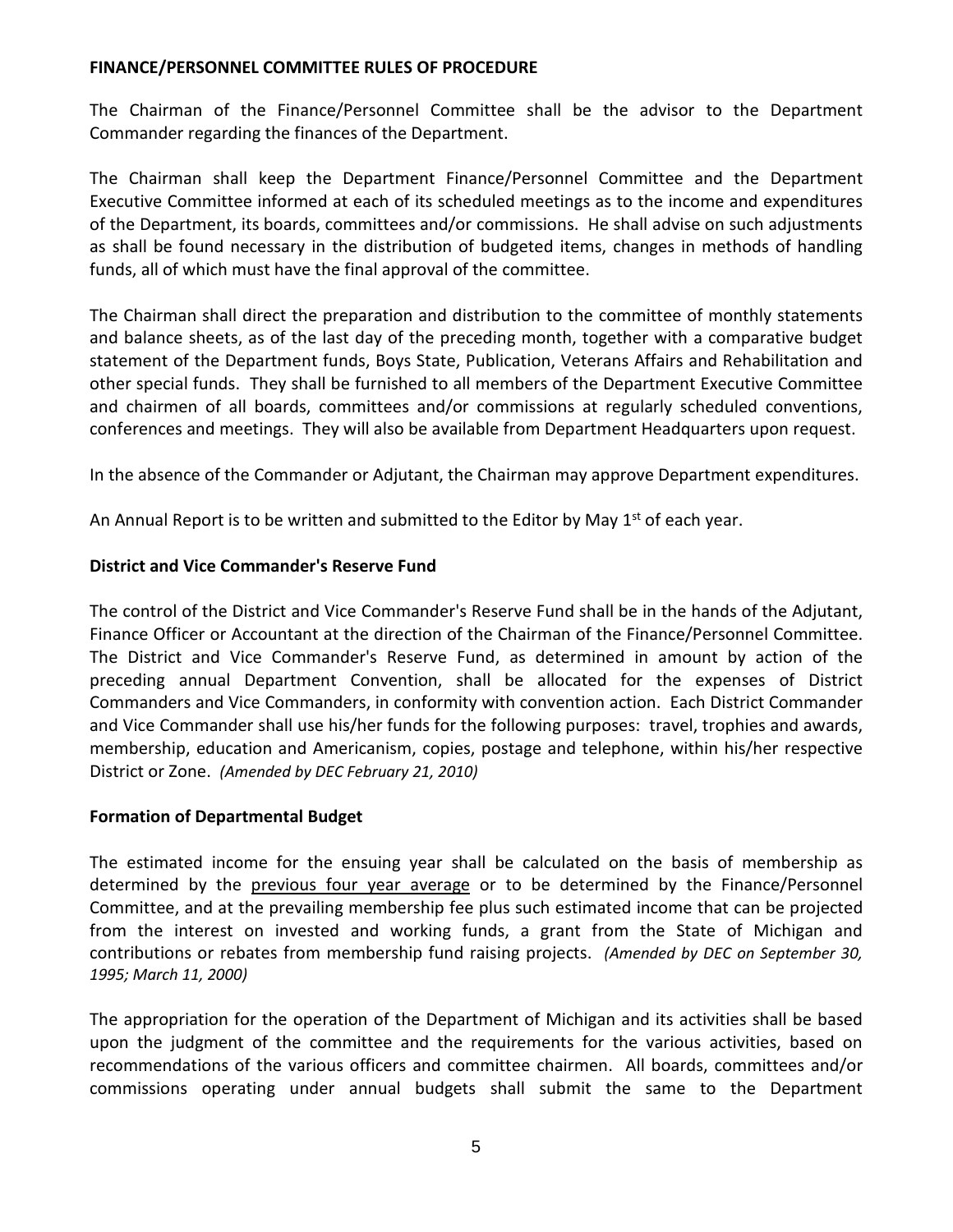Finance/Personnel Committee for its inspection and approval. All requests for funds must be in writing and made available at the time of the meeting of the Finance/Personnel Committee.

# **Office Procedure**

Funds of the several activities of the Department of Michigan or any to its boards, committees and/or commissions, shall be recorded in separate books or record and in separate bank accounts sufficient so as to prevent any co-mingling thereof.

The Department Finance/Personnel Committee shall prescribe the procedure of handling of all receipts or collections of the Department of Michigan or any of its boards, committees and/or commissions.

The Department Finance/Personnel Committee shall prescribe the procedure of handling all disbursements and expenditures of the Department of Michigan or any of its boards, committees and/or commissions, upon receipt of approval invoice or voucher from the activity governing body. A memo from the permanent and special committee to specify that committee's approved budget, an outline of approved program expenditures and the required procedures for the reimbursement of personal expenditures. Invoices and/or vouchers must be approved by the Adjutant, Finance Officer or Accountant. *(Amended by DEC on September 30, 1995)*

Checks shall be approved and signed by the Adjutant and Finance Officer. In the absence of the Adjutant, checks may be approved and signed by the Chairman of the Department Finance/Personnel Committee or the appointed Assistant Finance Officer. In the absence of the Finance Officer, checks may be approved and signed by the appointed Assistant Finance Officer, the Chairman of the Department Finance/Personnel Committee or the Department Adjutant. All checks must carry two signatures*. (Amended by DEC on September 19, 2009)*

Working funds may be established in an amount approved by the Department Finance/ Personnel Committee. The Department Finance/Personnel Committee may direct any monies in excess over actual working funds to be placed in an interest-bearing account. All transfer of monies may be made by the Adjutant, Finance Officer or Accountant, with quarterly reports to the Department Finance/Personnel Committee.

# **Procedure:**

Parliamentary procedure used to conduct meetings of this committee shall be governed by the Department of Michigan, The American Legion, Constitution and By-Laws. All questions not covered by the Department of Michigan Constitution and By-Laws will be governed by "Roberts Rules of Order Newly Revised."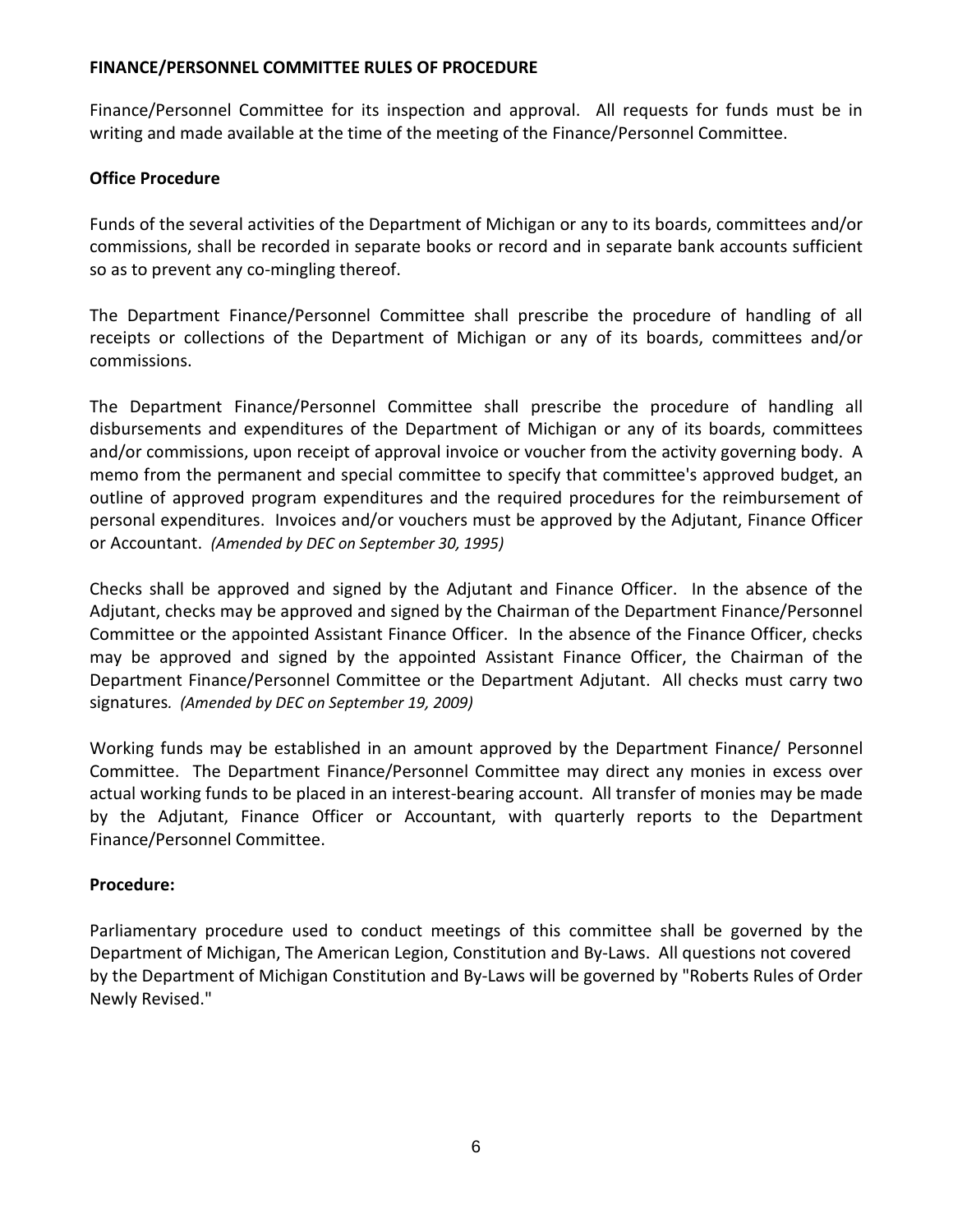## **Quorum:**

A quorum shall exist at any meeting of the Finance/Personnel Committee when a majority thereof shall be present, or shall have replied to mail polling. At no time shall lack of quorum prevent those present from proceeding with the program but, where there is not a quorum, no vote shall be taken.

## **Post Recovery and Closures:**

A Title Search shall always be done before taking/receiving any property from a post that is closing. The money needed to perform this search will come out of the line item, which is currently labeled "Post Recovery".

When the Title Search is complete and the Department makes the determination to claim ownership of the property, the Department shall file "Notice of Ownership" with the county Register of Deeds.

If property or buildings become the property of the Department, the Department Adjutant shall guarantee that the property is properly insured.

Every effort should be made to ascertain an Assessed Value from the city or county. Because the property is used for charity, it is exempt from property taxation. The local Assessor should be invited to inspect the property and provide a tentative SEV. The Assessor should do this because there is a high likelihood the buyer will not have the charity exemption, thus local government can enhance its property tax base. If an SEV cannot be determined, an independent Appraiser should be retained to determine the cash value of the property.

When the cash value of the property has been determined by a property taxation professional, the amount can be used to negotiate with a licensed Real Estate Broker to determine the "Asking Price" of the property. If a majority of the Finance/Personnel committee approved the "Asking Price" of the property, the Department Adjutant may sign a "Listing Agreement" with the Broker.

When a prospective buyer makes written offer to purchase the property, the Department Adjutant shall transmit the offer to the Finance/Personnel committee. A majority of the committee can accept or reject the offer. Additionally, the Department Adjutant could be authorized to make a counteroffer to the prospective buyer.

Upon sale of the property, the profit will be kept in the "Post Recovery" fund to be used for similar situations and as the Finance/Personnel committee determines, and is approved by the DEC. *(February, 2016)*